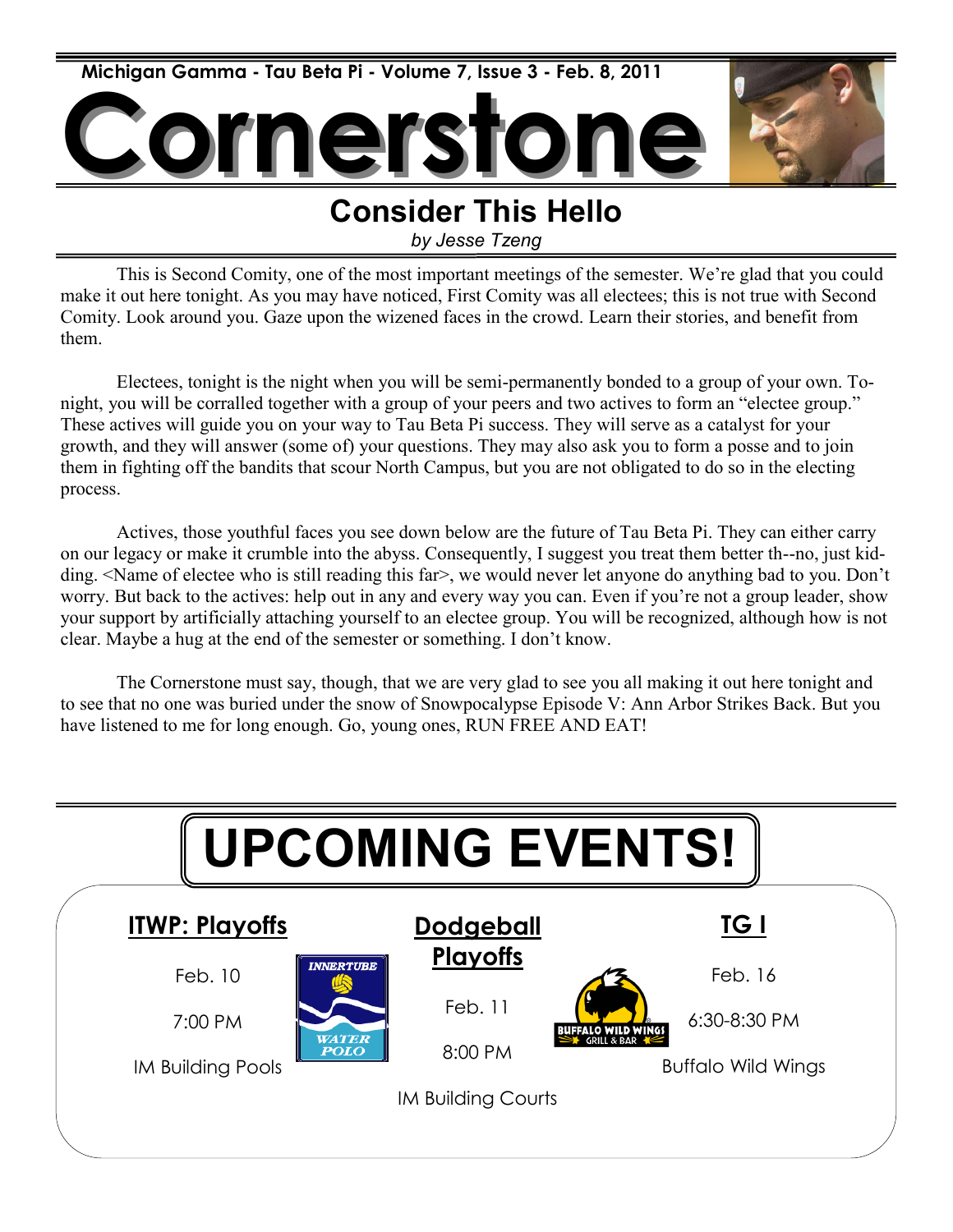## **Engineer's Diary**

### **Poetry**

**Career Fair Haikus** *by Jesse Tzeng*

Marty from GE, Y U NO ACCEPT MATSCI? What a waste of time.

*(OK, that's the only one of those)*

I want a job please, Summers of ramen are fine, But I like real things.

Engineering rules, Because internships are paid, Unlike LSA.



Hope job-hunting went well for everyone.

## **Bad Pun of the Day Tau Beta Players**

*by Josh Larson*

What do you call the most important part of Apple's new box?

*iLid!*

What do you call a funny show about inverse cosines?

*Secant Comedy!*

*Send us your own puns and get points for your electee group! Submit to TBPcornerstone@umich.edu While Josh Larson is a true pun master, we don't want to have to read to these for the rest of the semester...trust me...*

*by Rich Johnson, in the words of Jesse Tzeng*

The playoffs have arrived. Sadly, only those who have already participated in regular season games are allowed to participate in the playoffs. For dodgeball, this means that we have been limited to two girls...but we'll make it.

While you might not be allowed to step on the court for the Bates, you will most certainly be allowed to stand on the sidelines and cheer. Thusly, Rich would like to cordially invite every member of Tau Beta Pi to attend any and all playoff games to boost team morale and to make it happen for the Tau Beta Players.

LET'S DO THIS.

*Not into eternal glory through literary creation? You can still find your name in the Cornerstone by participating in Tau Beta Sports! Talk to Rich Johnson (rwjohnso@umich.edu) about getting your game on.*

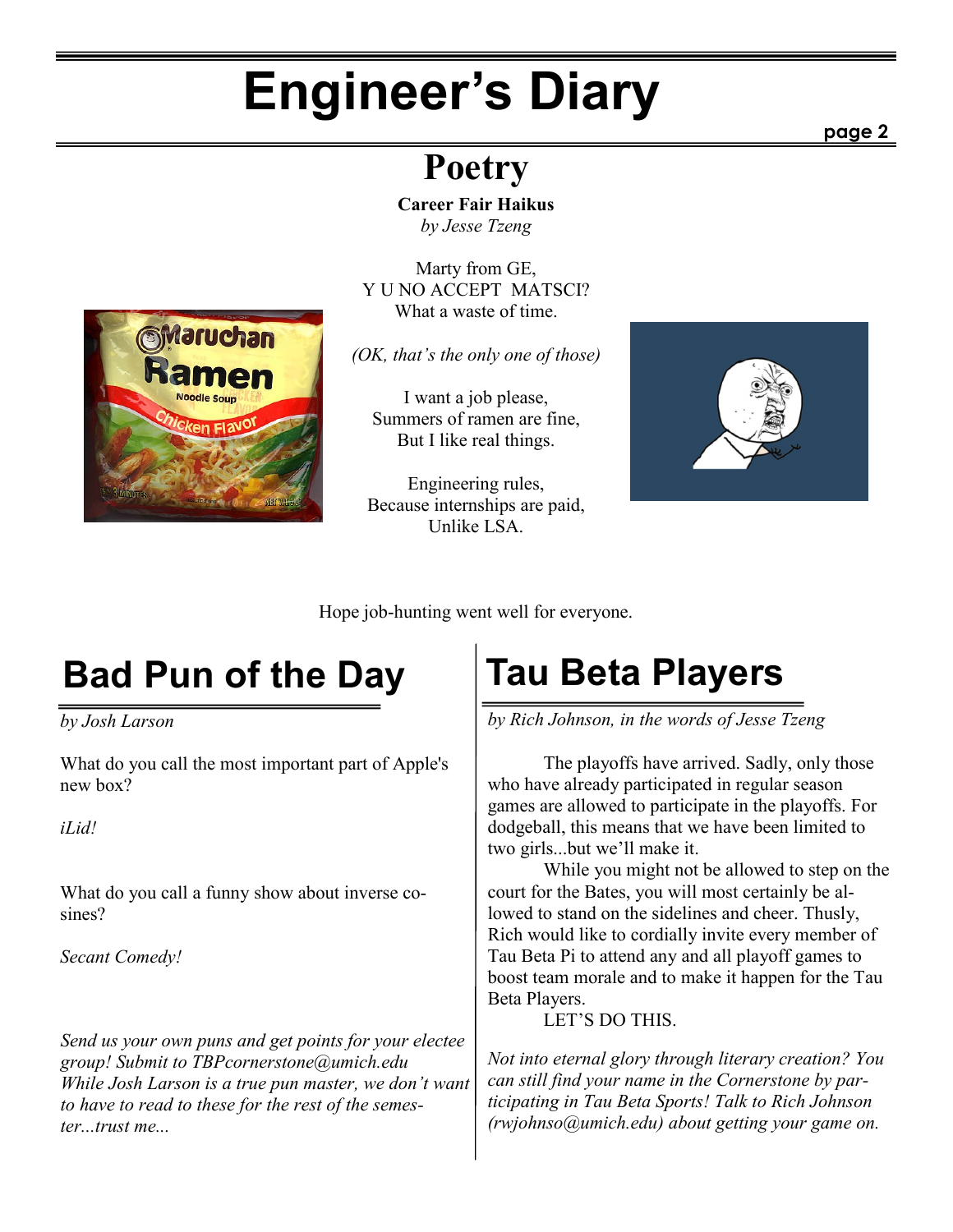## **Engineer's Diary**

### **Daniel and Daniel: Some Investigative Journalism**

*by Jesse Tzeng*

Daniel Becker and Daniel Kiefer: two men with the same name or something more? Let us review the facts before making our judgment. Both Daniel and Daniel attend the University of Michigan and are studying Aerospace Engineering. Both have brown hair, and both are taller than I am. Daniel and Daniel both use the same naming convention for their uniqname: "d-" and their last name. Coincidence? Perhaps it could be.

But perhaps it is something more. Both Daniel and Daniel have been sighted by a number of aircraft of both military and civilian variety. One might attribute this to them simply being Aerospace engineers, but that fits with their story a little bit **too** well. No matter how they might try to spin it, they know and we know that other types of people are interested in America's airways too...



**page 3**

*Daniel: enjoying himself...or scouting out American troop transportation methods?*

As was discussed in past seasons of the Cornerstone, we are already aware that Daniel possesses a superhuman intellect, and that Daniel has both world-class athleticism and charm. What sorts of people possess these skills? Perhaps we should dig deeper into their histories.

Let us examine some other facts: Daniel is fluent in German, and Daniel has spent a substantial amount of his life in New Jersey. Could Daniel be working as a German spy? And could Daniel, who lives in a hotbed of in-country foreign activity, be aiding him? The Cornerstone asks you to question, "who are we trusting on our officer corps?" Don't let Daniel and his charm nor Daniel and his brilliantly twisted logic fool you: there is something more to Daniel and Daniel than they are letting on. Daniel, Daniel, Tau Beta Pi is asking who you are and where your loyalties lie…



*Daniel: Sagen Sie ihnen nicht über die Pläne in der Tasche...*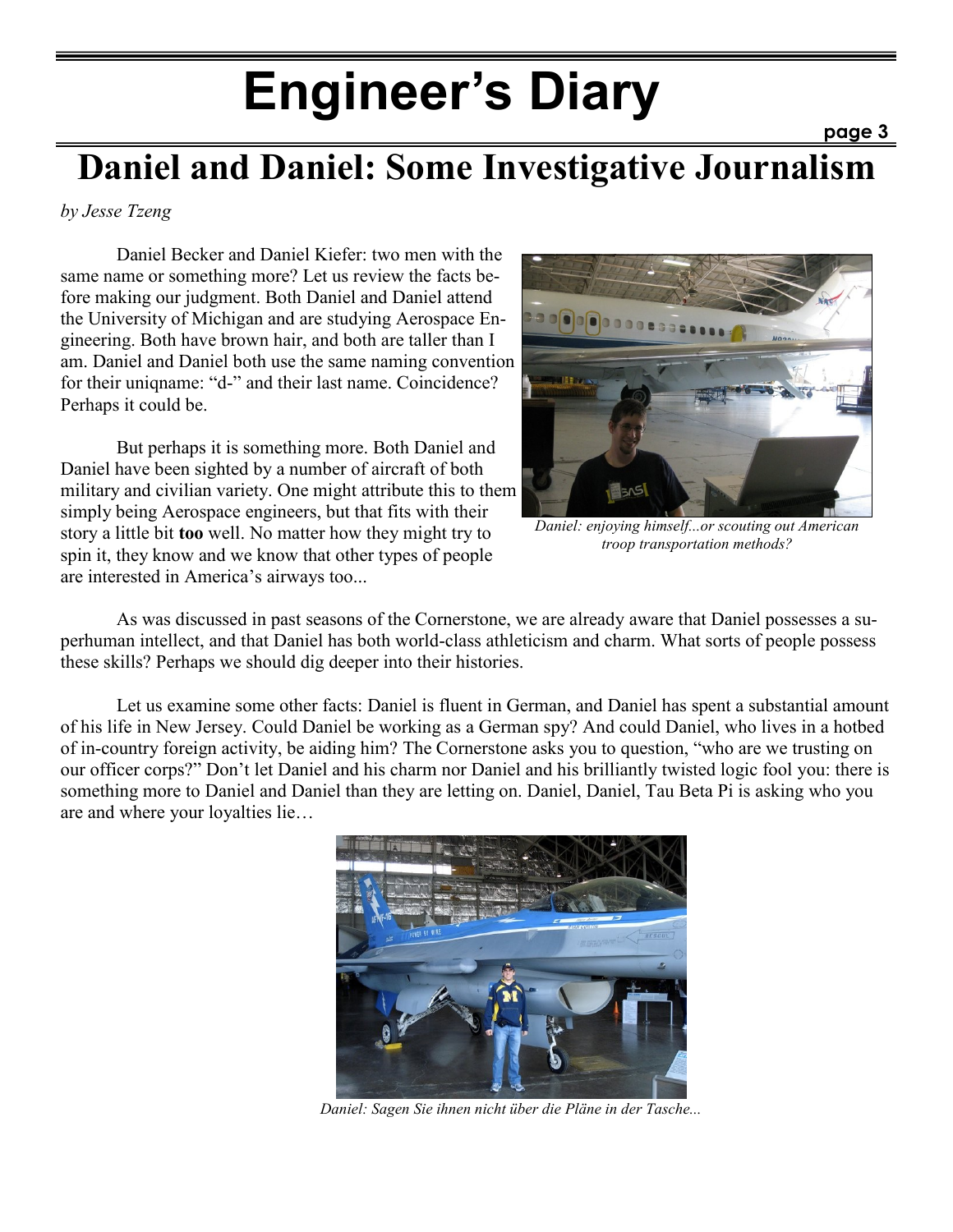# **Swag Update**

#### *from Paul Hou\**

As some of you may be aware, there was some action taken last semester to acquire Tau Beta Pi-based swag. I would like to update you on the current state of this swag. The two primary items of interest were zipper hoodies and stainless steel water bottles.

Hoodies will cost around \$30-40, but will be subsidized by Tau Beta Pi to some extent. They will have a thermal inner lining which, while costing \$5, increases the value of the hoodie infinitely. Trust me. I would describe it as the essential component, the yin to the hoodie's yang, the gravy to your chicken.

Water bottles, on the other hand, will not be subsidized by Tau Beta Pi, but will cost \$3 each. They will be stainless steel and will be generally awesome.

What we need from you is some help with a logo. Last semester, we had a wildly successful T-shirt design contest. We would like to implement something similar for this semester. Send us what you think should go on our TBP swag, and you will be awarded with a service hour (the officer corps will be judging these logos and awarding hours, so it has to look like you tried). Get your logo on some swag, and you could win a free trip to Disney World. Just kidding. That would be awesome, though. The prize will ultimately be more like a gift certificate to an as-of-yet undetermined location.

Consider this an invitation to compete. Come and show us your creative side.

Submissions should be sent to :

TBPcornerstone@umich.edu

I look forward to seeing your stuff in Devina's and Jesse's inboxes.



*\*Content may have been paraphrased/edited by Jesse Tzeng*